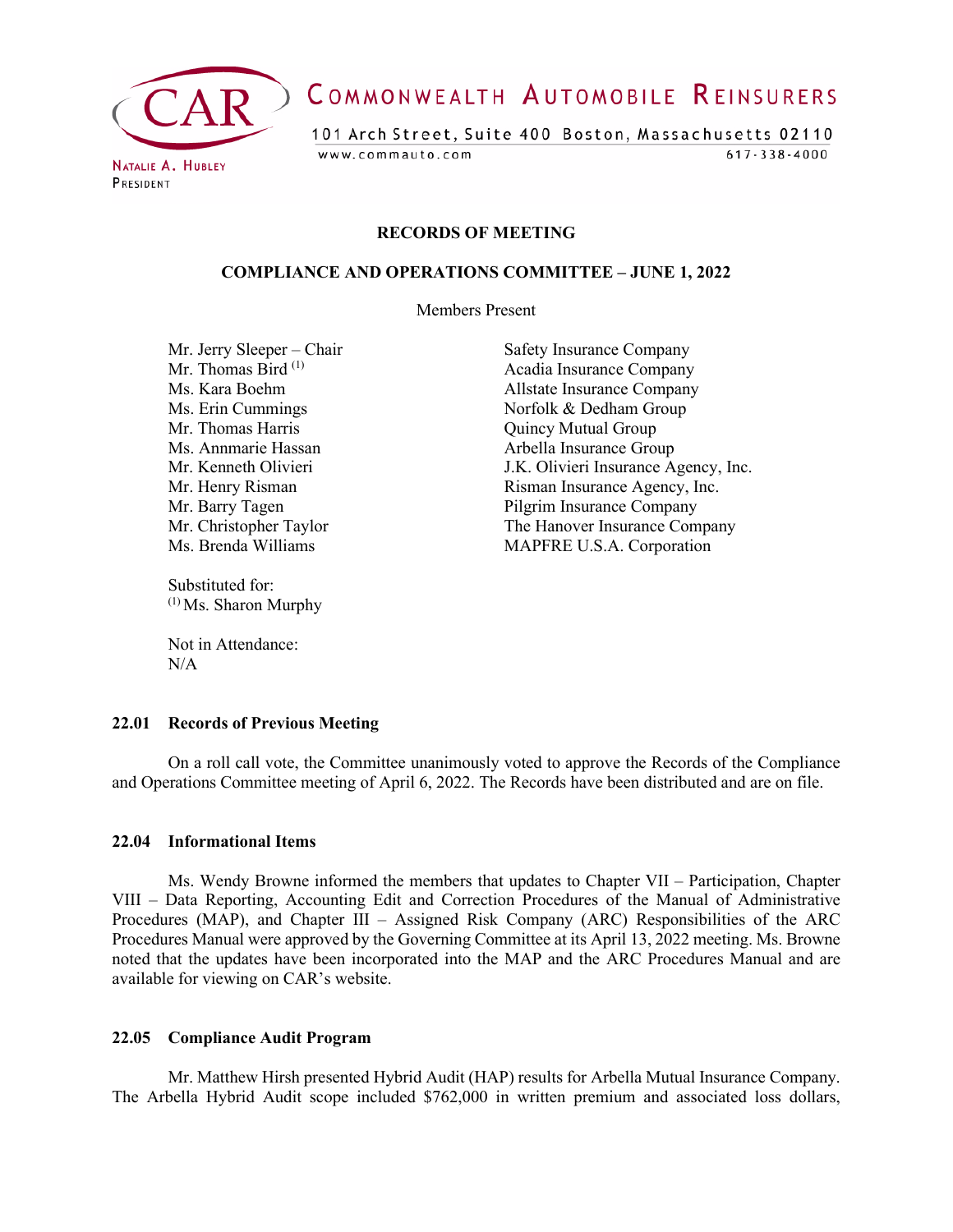including paid losses and allocated loss adjustment expenses, totaled \$1,376,000. Mr. Hirsh noted five recurring statistical reporting issues not in compliance with the Statistical Plan. He also referenced that Arbella indicated that four of the five overall recurring data quality issues have either been corrected or are being reviewed to ensure that its data reporting is accurate. In accordance with the traffic Light assessment rating system described in the ARC Procedures Manual, staff recommends a green light assessment of Arbella's audit results, indicating that no further auditing is required, and the ARC remains in the five-year Hybrid Audit schedule.

On a roll call vote, the Committee voted unanimously to accept the audit report without further consideration.

Ms. Browne then provided a status report on companies that have recently been brought to the Committee's attention due to statistical reporting issues in need of corrective action. Ms. Browne stated that both PURE and Esurance have made significant progress to correct reporting problems identified in follow-up focus audits. While some issues remain, staff continues to work with both companies as correction efforts continue.

Ms. Browne advised that the deadline established for Foremost Insurance of Grand Rapids Michigan to correct its reporting issues was the March 2022 monthly accounting submissions due at CAR in mid-May. She noted that, after review, Foremost remains noncompliant with two reporting issues identified including invalid merit rating reporting and incorrect exposure amounts on endorsement records. Ms. Browne indicated that because of continued non-compliance, CAR will begin the penalty assessment process, with penalties accruing until Foremost provides corrected data.

Ms. Browne also noted that staff is working with both Berkley Insurance and Foremost Property and Casualty Insurance to resolve problems identified in their quota share focus audits before each company begins statistical reporting.

#### **22.08 Updates to the ARC Procedures Manual**

Mr. Mark Alves stated that staff has proposed a fee pertaining to audit procedures necessary to determine if an audited company is rating in accordance with its rates and rules on file with the Division of Insurance. He explained that staff received direction from the Division of Insurance at the outset of the Hybrid Audit in 2010 to accept the rating attributes and discounts as provided by the audited company and to calculate premium using those values. To satisfy this directive, staff audit procedures include requesting the applicable rates and rules from the audited company, identifying each applicable rating attribute necessary to calculate premium, and then developing a data request to send to the company for completion. Once returned to CAR, staff inserts the data into an Excel workbook that is automated to calculate premium at the transaction and policy level for auditor use.

Mr. Alves stated that the issue impacting the audit schedule is that the data requests are frequently not returned in a timely manner. In some instances, it is not returned until three months or more after distribution. To further complicate the process, the returned data sometimes contains incorrect rating attributes making it impossible to rate in accordance with the Division directive without substantial rework. This can considerably impact the length of time needed to complete an audit. Mr. Alves explained that staff has to date been hesitant to provide a deadline as some companies find it more complicated to extract the necessary rating attributes from their systems than others. However, the increasing frequency of late rating data has impacted the audit schedule more significantly than system access problems. Thus, staff has proposed a fee of \$1,000 per week be assessed when the requested data is not compiled and returned within 30 days of receipt by the audited company of the data request.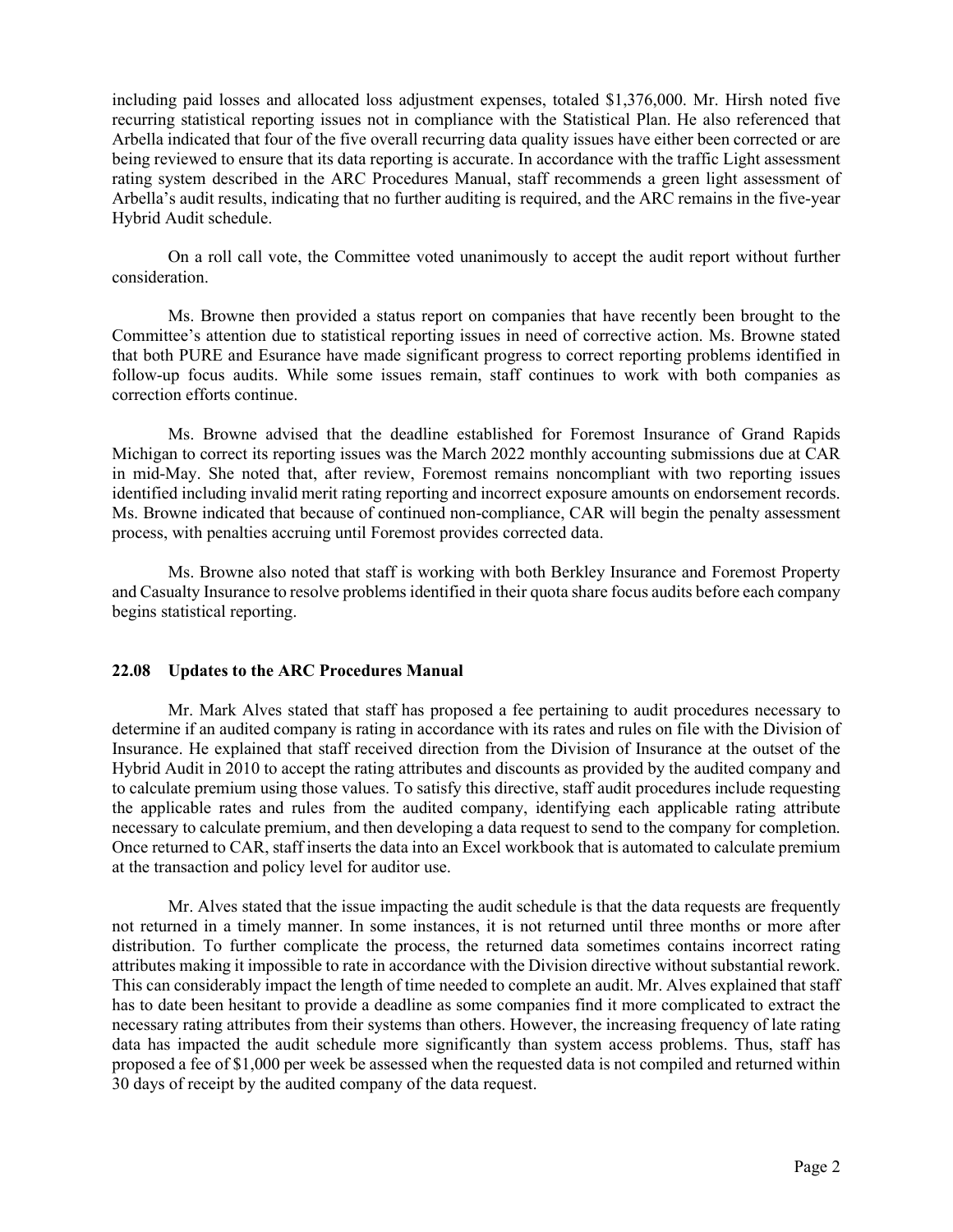## **On a roll call vote, the Committee voted unanimously to recommend to the Governing Committee adoption of the updates to Chapter XI – Compliance Audit of ARC Procedures Manual.**

## **22.09 Merit Rating Reporting**

Mr. Hirsh provided a brief report relative to the status of the focus audit of reported merit rating values. He summarized audit procedures, noting that companies are required only to populate an operator request list, which will then be uploaded to a batch-RMV query for staff to obtain the operator information needed for auditing. Mr. Hirsh advised that audit notices, including the operator request lists, were distributed to each of the 36 ARCs on May 16<sup>th</sup>. Companies have been directed to return the requested data by June  $17<sup>th</sup>$  in order for staff to conduct its review of the reported statistics. Mr. Hirsh reported that several ARCs have returned completed data requests ahead of schedule and auditing is underway.

## **22.11 Potential Private Passenger and Commercial Statistical Plans Changes**

Ms. Browne reviewed potential Statistical Plan changes for consideration. She noted that the list for discussion was divided into three sections to identify issues relating to private passenger, commercial and commercial ceded data. She noted that staff is requesting that the Committee provide feedback to determine which issues warrant reporting changes. Based on the Committee discussion, CAR staff will prepare updated pages to the Statistical Plans for consideration. The effective dates for the changes will be discussed at the same time.

## Private Passenger Statistical Plan Changes for Consideration

1. Roadside Assistance and Additional Limits for Towing & Labor Coverage and Substitute Transportation

Ms. Browne indicated that, since the start of competitive rating, a large number of companies have introduced company-specific enhancements for additional physical damage coverages. The most common are higher limits for towing and labor, substitute transportation, and roadside assistance coverage. She noted that these additional coverages are currently reported using "all other" coverage codes. Because the coverages are becoming widespread, Ms. Browne requested that the Committee consider the addition of new coverage codes to specifically identify this data. After discussion, the Committee supported the introduction of new coverage codes, noting that these coverages represent the more popular programs with the largest premium volume.

## 2. Limited Use Vehicles

Ms. Browne discussed limited use vehicles. She noted that the MAIP Steering Committee will consider amendments to the MAIP rating manual to allow for a separate designation for limited use vehicles, consistent with definitions for this class of vehicle adopted by the Registry of Motor Vehicles. Ms. Browne advised that staff would provide additional information relative to limited use vehicles, including recommended new class codes, at the next meeting.

## Commercial Statistical Plan Changes for Consideration

Ms. Browne provided a summary of seven new coverages adopted by the Automobile Insurers Bureau (AIB) and requested feedback from the Committee relative to corresponding Statistical Plan changes. She noted that these new coverages apply to the voluntary market; however, the Commercial Auto Committee has identified some endorsements that may be appropriate for the residual market. Ms. Browne acknowledged that staff is unsure whether to anticipate widespread adoption in voluntary market, and is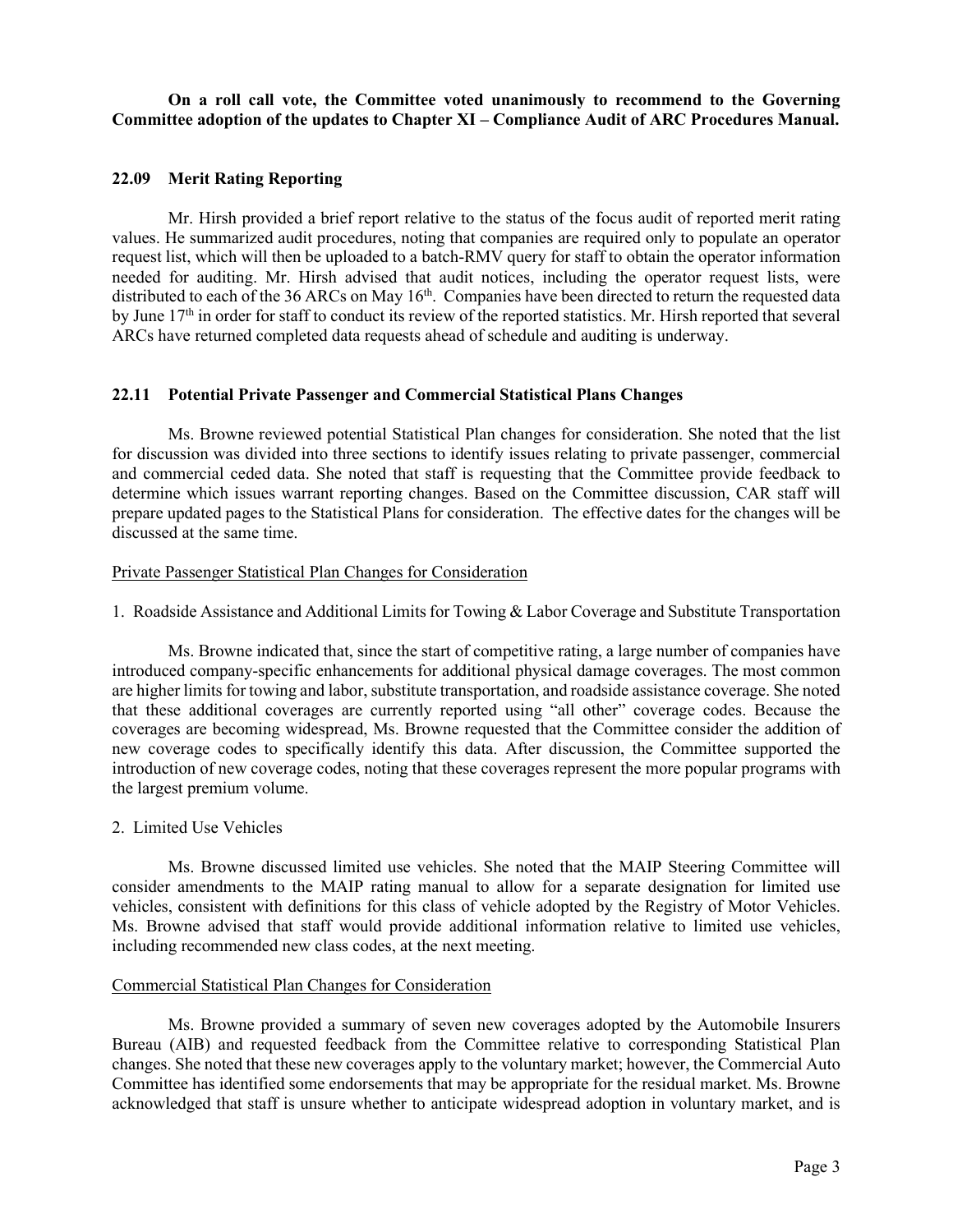thus requesting direction regarding the use of separate coverage codes or the use of the "all other" code. She further noted that the volume of data reported with the "all other" code will be monitored and, should a sufficient increase occur, the Committee will be notified for discussion and consideration future reporting changes.

1. Roadside Assistance and additional limits for Towing and Labor coverages

Ms. Browne noted that staff is also recommending new codes for these coverages in the commercial automobile market as a large amount of data is now reported in the "all other" category. The development of new codes will give CAR the ability to separately identify these coverages. The Committee supported the introduction of new coverage codes to identify these coverages.

## 2. ATVs/UTVs

Ms. Browne noted that the AIB has developed new rates and rules for ATVs and UTVs. She clarified that these risks are not eligible for the residual market but are statistically reportable for the voluntary market. She asked the Committee to consider if a new class code should be introduced. The Committee agreed that this type of risk is not prevalent in Massachusetts at this time and advised that the "all other" special types class code of 70400 is appropriate.

3. Non-owned Coverage for Volunteers Not Associated with Social Service Risks

Ms. Browne informed the Committee that the AIB has broadened the definition of a volunteer eligible for non-owned coverage to include categories other than social services. She asked for input as to whether new classification codes should be introduced for the expanded categories. The Committee indicated that the volume of risks outside of the current social service designation should be small and thus the consensus was to introduce new codes for all volunteers other than social services risks.

## 4. Replacement Cost Coverage – Private Passenger Types

The Committee considered a new coverage code relative to replacement cost coverage and agreed that an additional code was not necessary at this time.

## 5. On Hook Coverage

CAR's recommendation to introduce a new coverage code to identify on hook coverage was considered and agreed to by the Committee. Ms. Browne noted this coverage is currently available in the voluntary market and is being considered by the Commercial Auto Committee for the residual market.

#### 6. Mobile Home Contents

The Committee considered a new coverage code relative to mobile home contents and agreed that no additional code was necessary at this time.

#### 7. Original Cost New

Ms. Browne asked the Committee to discuss and consider a change in reporting of original cost new values. She outlined current disadvantages to reporting methodology relative to symbol and motorcycle values. Ms. Browne acknowledged potential system challenges resulting from the implementation of a change but indicated the Committee could consider flexible implementation dates to mitigate any processing concerns. In response to a question, Ms. Browne noted that CAR would not dictate how member companies calculate original cost new. Several Committee members noted that phasing out the reporting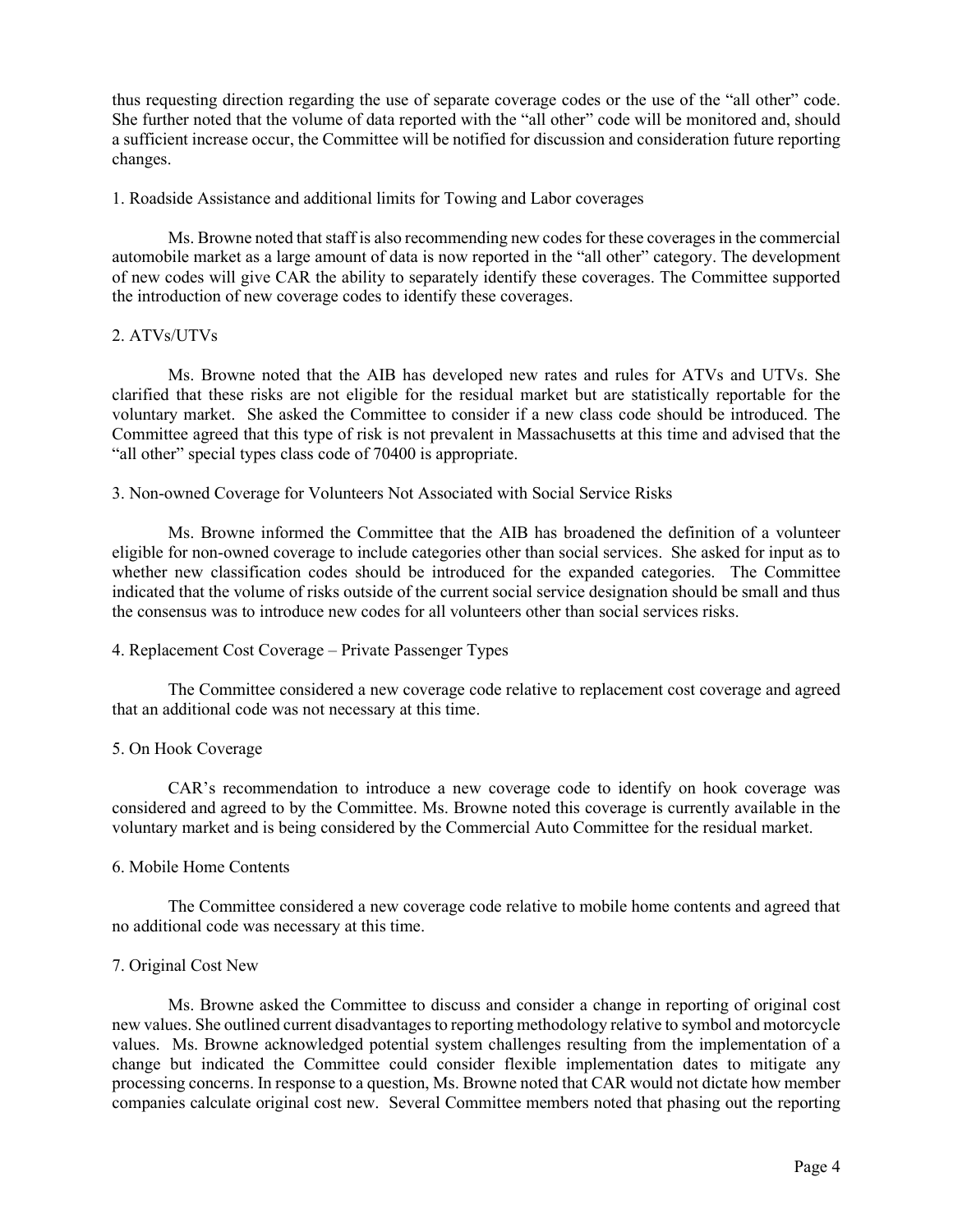of symbol and motorcycle value and transition to reporting original cost new for all eligible vehicles would result in more efficient reporting and processes. Accordingly, the committee members were in favor of pursuing this item and staff advised that draft Statistical Plan updates and effective date recommendations would be discussed at the next meeting.

#### Commercial Statistical Plan Changes for Consideration for Ceded Data

#### 1. Zone Rated Classifications

Ms. Browne reported that CAR's rate filing, currently under review by the Division of Insurance, introduced an out of state differential for zone rated vehicles. She advised that if the changes are placed on file by the Division of Insurance, reporting changes will be required. Ms. Browne indicated that the statistical plan pages relative to zone rated vehicles would be applicable to commercial Servicing Carriers and ceded data only.

2. Non-Owned and Hired Automobiles Liability Only Coverage (policies with stand-alone Non-Owned and/or Hired Auto coverage)

Ms. Browne advised that the Joint Actuarial Commercial Lines Committee will consider separate rating procedures for stand-alone non-owned and hired auto coverage. If adopted, Statistical Plan changes will include new class codes for ceded policies.

## 3. Type of Loss Code value for ceded risks engaging in TNC activities

Ms. Browne advised that the Committee will need to consider a type of loss code to identify TNC losses. Ms. Browne noted a new type of loss code for these types of losses would allow CAR to capture paid losses as excess coverage for mixed use vehicles engaged in TNC activity.

## **22.12 Commercial Audit Program**

Mr. Alves provided an overview of proposed changes to the Commercial Audit Program that incorporate all commercial compliance audit responsibilities. He began by identifying each biennial component of the current audit program including audit of statistical reporting, review of commercial underwriting to verify compliance with the rules, rates, and rating procedures, evaluation of adherence to the Claims Performance Standards, audit of SIU performance, and evaluation of ceded statistical loss data for potential duplicate payments or reporting. He noted that audits of voluntary-only Member Companies were suspended in 2009.

Mr. Alves discussed changes in the commercial residual market that required consideration of the proposed audit plan, as well as the need to incorporate future sampling flexibility. These changes include the consolidation of the Taxi/Limousine/Car Service program into the full Commercial Servicing Carrier Program, the modifications recently codified in CAR manuals that pertain to public autos and transportation network companies, and the concentration on adherence to updated Servicing Carrier underwriting standards.

Staff's proposed commercial audit plan maintains the frequency and types of audits from the prior program. However, sample selection would change from record-level to policy-level and claim-level sample that is consistent to the Hybrid Audit. Development of a new audit system would include the ability to select representative samples based on the statistically reported classes of business and would have the flexibility to include any other specific class or coverage of interest. Additionally, enhanced procedures for adherence to underwriting requirements would be maintained using reduced samples of risks to ensure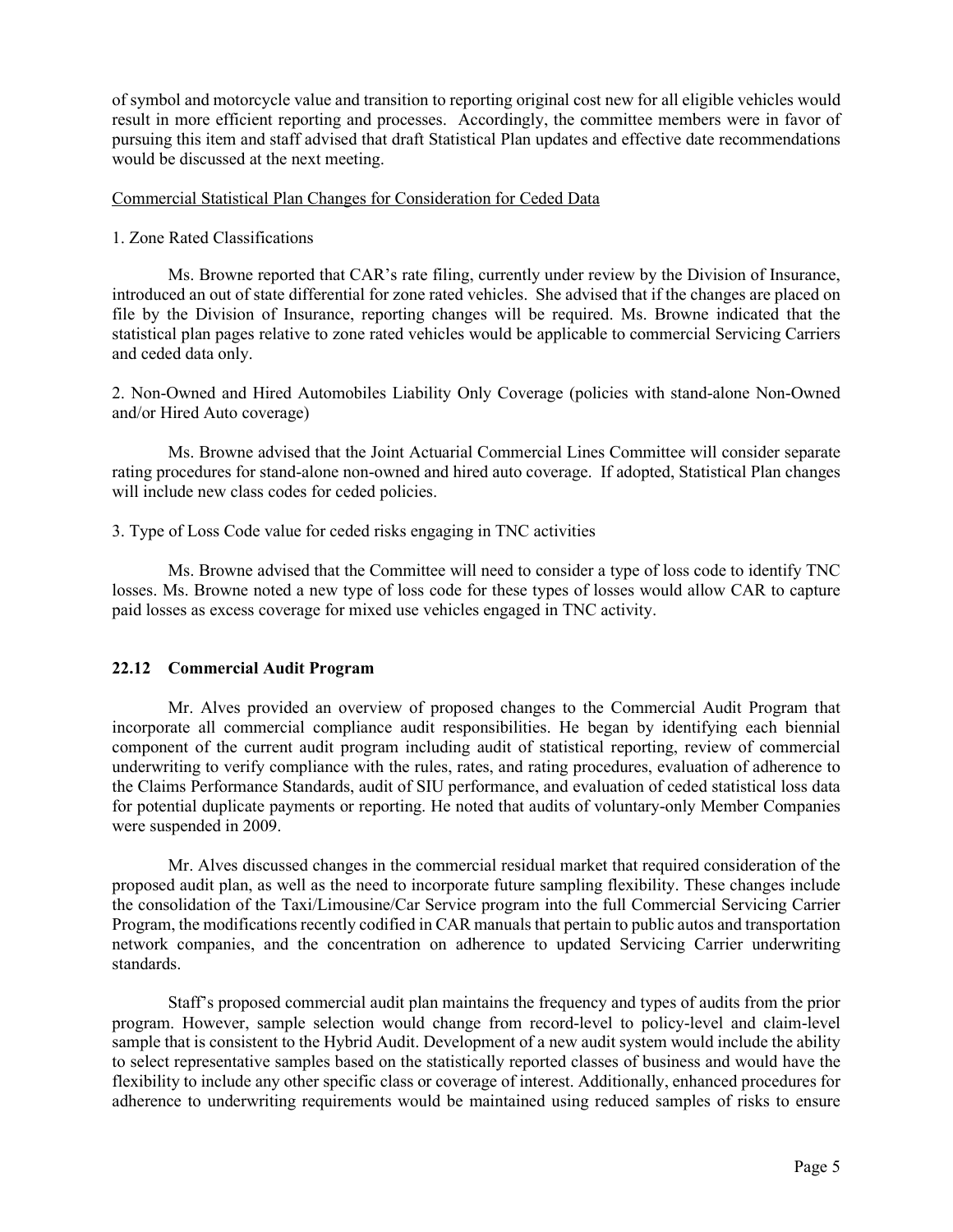continued oversight. Consistent with the previously approved private passenger audit program changes, the traffic light assessment rating system is also recommended for use to evaluate overall findings. If the result of the statistical audit components determine that no significant issues exist, the Servicing Carrier's next audit would exclude the statistical testing component.

Mr. Alves stated that if the Committee conceptually approved the proposal, staff would begin system development targeting Servicing Carrier audits in March 2023. Staff would also prepare modifications to the MAP for Committee consideration.

Mr. Jerry Sleeper commented that the proposal attempts to moderate the overall increased audit functions using risk assessment and stop-lighting methods to meet internal and external responsibilities.

The Committee unanimously voted to approve the changes to the Commercial Audit Program in concept as presented and directed staff to draft applicable amendments to the Manual of Administrative Procedures.

> MATTHEW HIRSH Compliance Audit Supervisor

Boston, Massachusetts June 8, 2022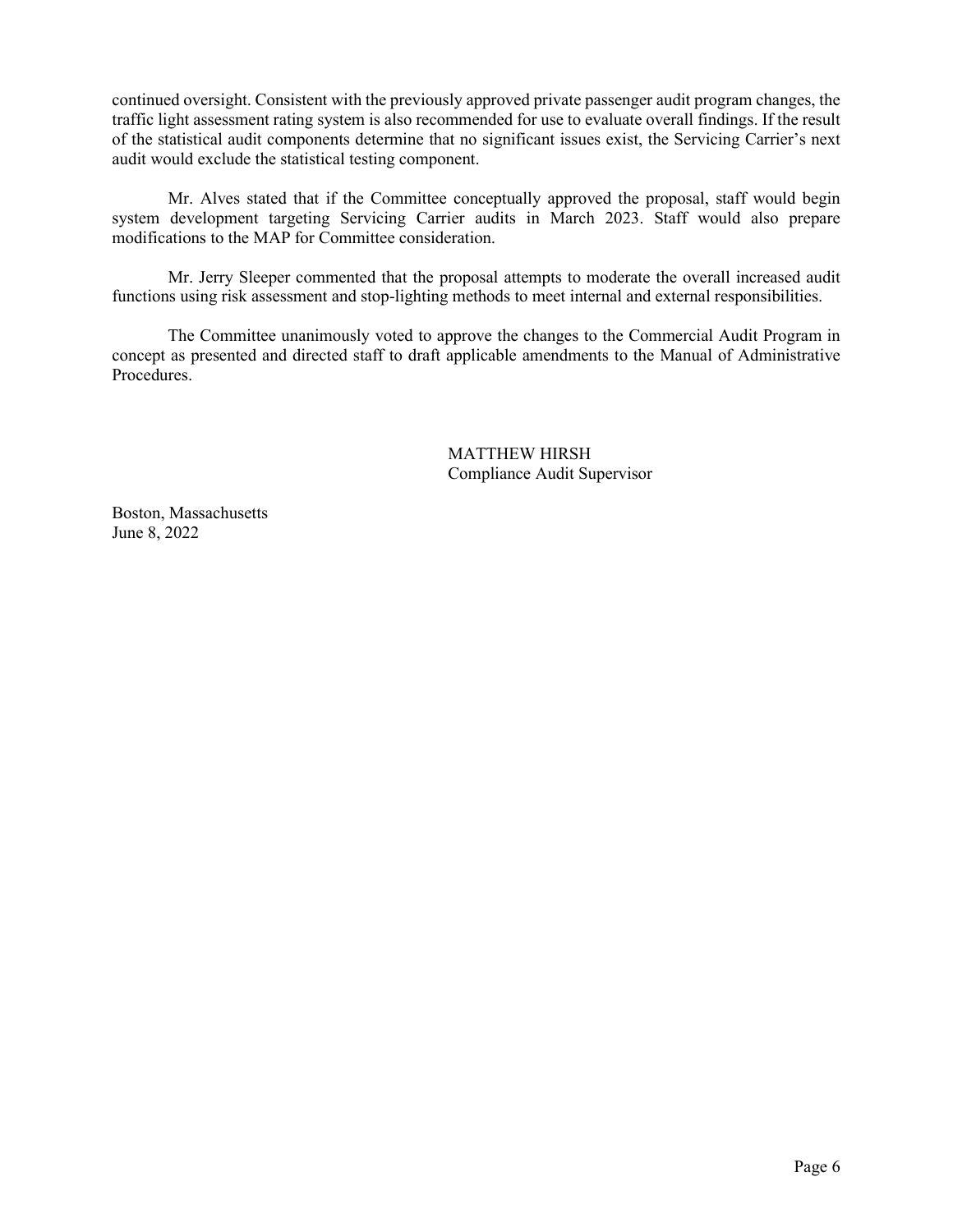## **ATTACHMENT LISTING**

Docket #COPC22.02, Exhibit #3 Attendance Listing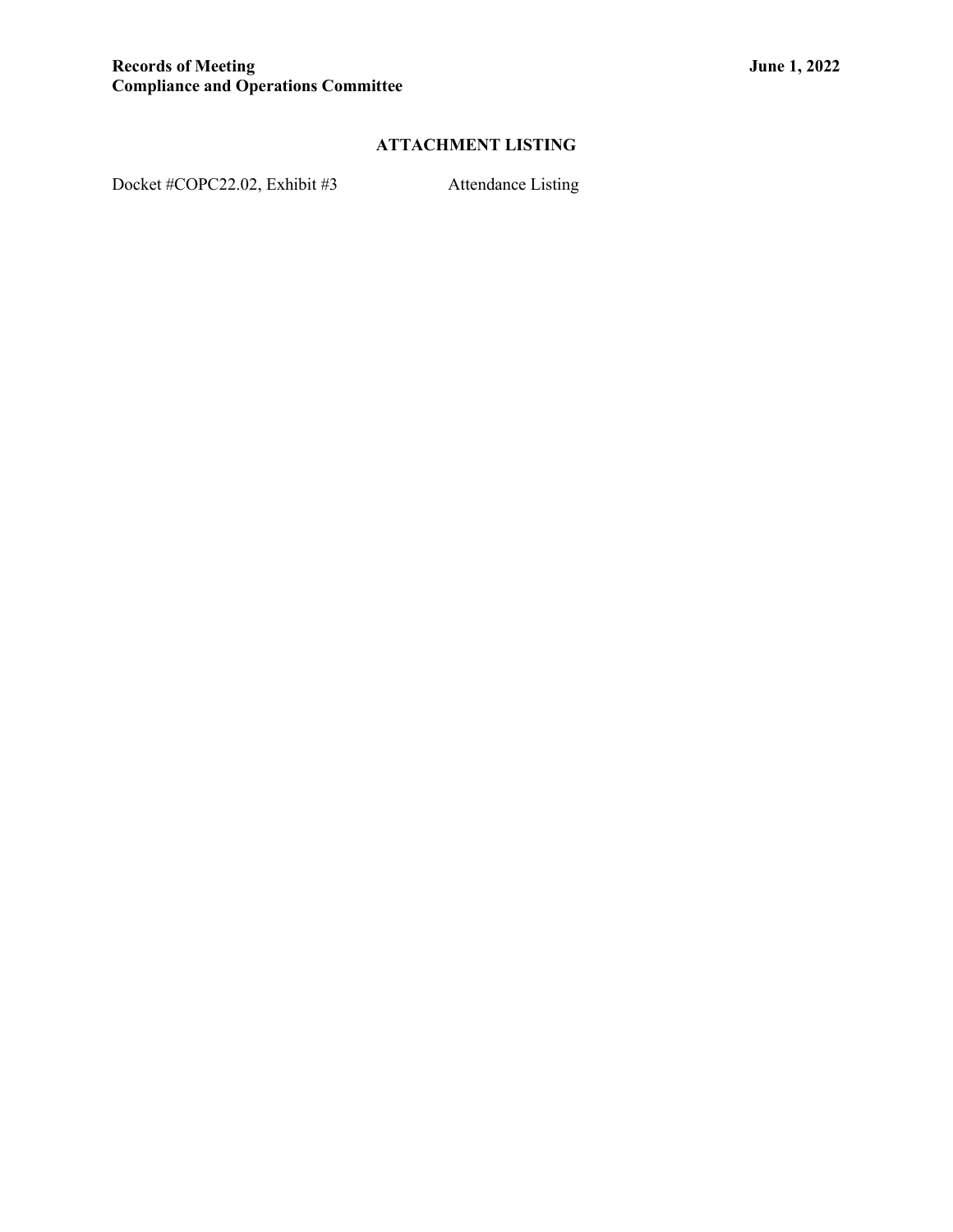## **COMPLIANCE AND OPERATIONS COMMITTEE MEETING MEETING ATTENDEES JUNE 1, 2022**

| Individual's Name<br>Company / Agency<br><b>PLEASE PRINT</b> |                                          |
|--------------------------------------------------------------|------------------------------------------|
| Jerry Sleeper                                                | Safety Insurance Company                 |
| Kara Boehm                                                   | Allstate Insurance Group                 |
| Erin Cummings                                                | Norfolk and Dedham Group                 |
| Thomas Harris                                                | Quincy Mutual Group                      |
| Annmarie Hassan                                              | Arbella Insurance Group                  |
| Thomas Bird                                                  | Acadia Insurance Company                 |
| Kenneth Olivieri                                             | J.K. Olivieri Insurance Agency, Inc.     |
| Henry Risman                                                 | Risman Insurance Agency, Inc.            |
| Christopher Taylor                                           | The Hanover Insurance Company            |
| Brenda Williams                                              | MAPFRE U.S. A. Corporation               |
| <b>Barry Tagen</b>                                           | Pilgrim Insurance Company                |
| Nicole Huggins                                               | State Farm Mutual Auto Insurance Company |
| <b>Tyler Dowd</b>                                            | State Farm Mutual Auto Insurance Company |
| Christopher Lawler                                           | Lawler Insurance Agency                  |
| Mark Alves                                                   | <b>CAR Staff</b>                         |
| Wendy Browne                                                 | <b>CAR</b> Staff                         |
| Peter Bertoni                                                | <b>CAR</b> Staff                         |
| Shannon Chiu                                                 | <b>CAR Staff</b>                         |
| <b>Timothy Galligan</b>                                      | CAR Staff                                |
| Matthew Hirsh                                                | CAR Staff                                |
| <b>Tiffany Manning</b>                                       | CAR Staff                                |